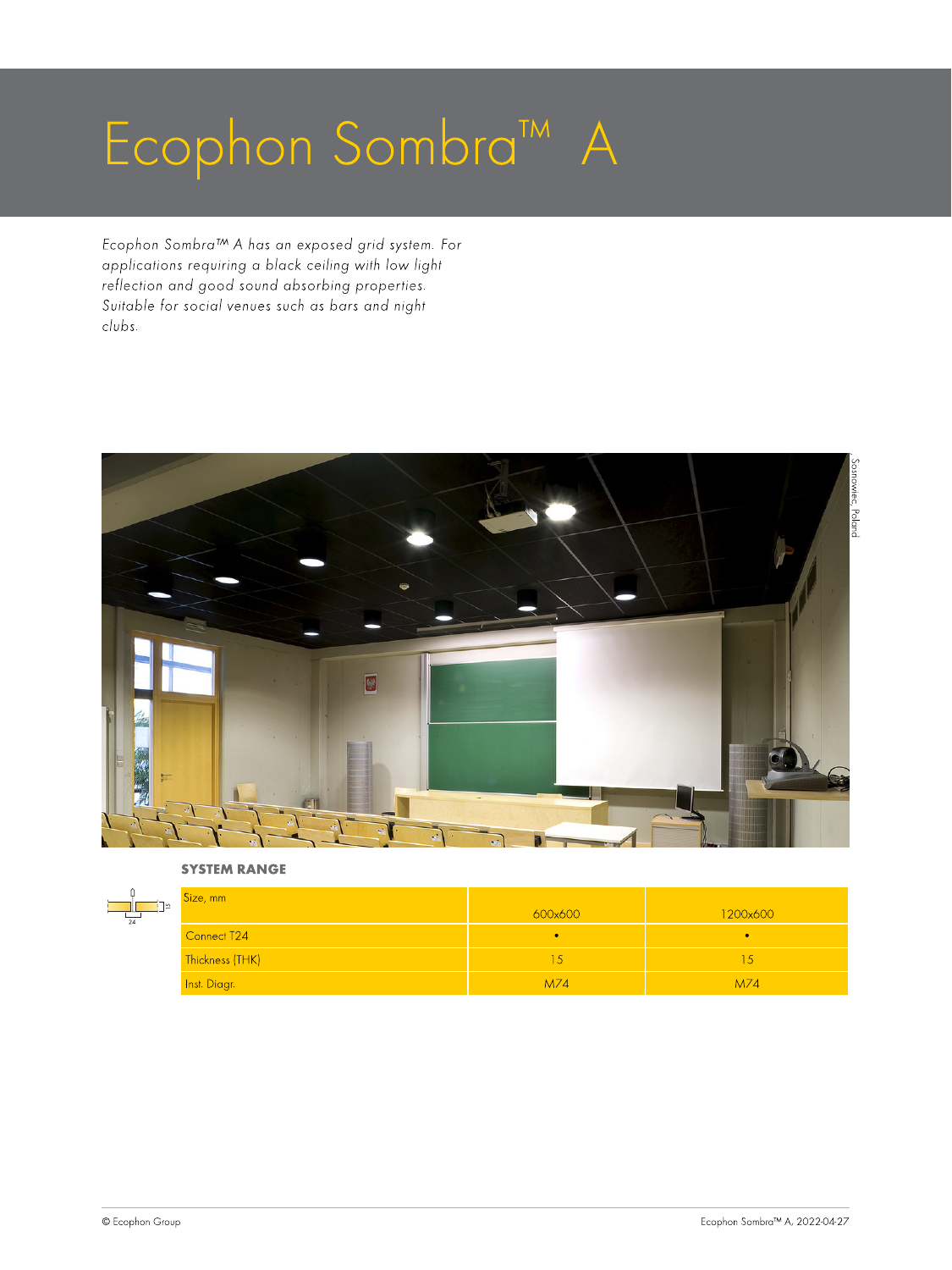













# Acoustic

#### Sound Absorption:

Test results according to EN ISO 354. Classification according to EN ISO 11654, and the single value ratings for Noise Reduction Coefficient, NRC and Sound Absorption Average, SAA according to ASTM C 423.

 $\alpha_{\rm p}$ , Practical sound absorption coefficient



···· Sombra A 15 mm, 50 mm o.d.s.

- Sombra A 15 mm, 200 mm o.d.s.
- o.d.s = overall depth of system

| <b>THK</b> | $o.d.s.$ mm |                    |      |      | $\alpha_{\rm rot}$ Practical sound absorption coefficient |                                 |           | $-\alpha_{w}$ | Sound absorption class |
|------------|-------------|--------------------|------|------|-----------------------------------------------------------|---------------------------------|-----------|---------------|------------------------|
| mm         |             | 125 H <sub>z</sub> |      |      |                                                           | 250 Hz 300 Hz 1000 Hz 2000 Hz 1 | $4000$ Hz |               |                        |
| $\sim$     |             | 0.10               |      | 0.60 | 0.95                                                      |                                 |           | 0.55          |                        |
|            | 20C         | 0.35               | 0.80 |      | 0.85                                                      |                                 |           | 0.95          |                        |

| <b>THK</b><br>mm | o.d.s. mm | NRC  | SAA   |
|------------------|-----------|------|-------|
| 15               | 50        | 0.70 | 0.71  |
| 15               | 200       | 0.90 | 0 O I |



#### Indoor Air Quality

| Certificate / Label          |                    | ÉMISSION |
|------------------------------|--------------------|----------|
| Eurofins Indoor Air Comfort® | <b>68</b> eurofins |          |
| French VOC                   |                    |          |
| Finnish M1                   |                    |          |





#### Environmental Footprint

|          | $\log$ CO <sub>2</sub> equiv/m <sup>2</sup> | Life-cycle stages A1 to C4 from EPD, in conformity with ISO |
|----------|---------------------------------------------|-------------------------------------------------------------|
| Sombra A |                                             | 14025 / EN 15818                                            |



# **Circularity**

| Minimum post-consumer recycled content | .55%             |
|----------------------------------------|------------------|
| Recyclability                          | Fully recyclable |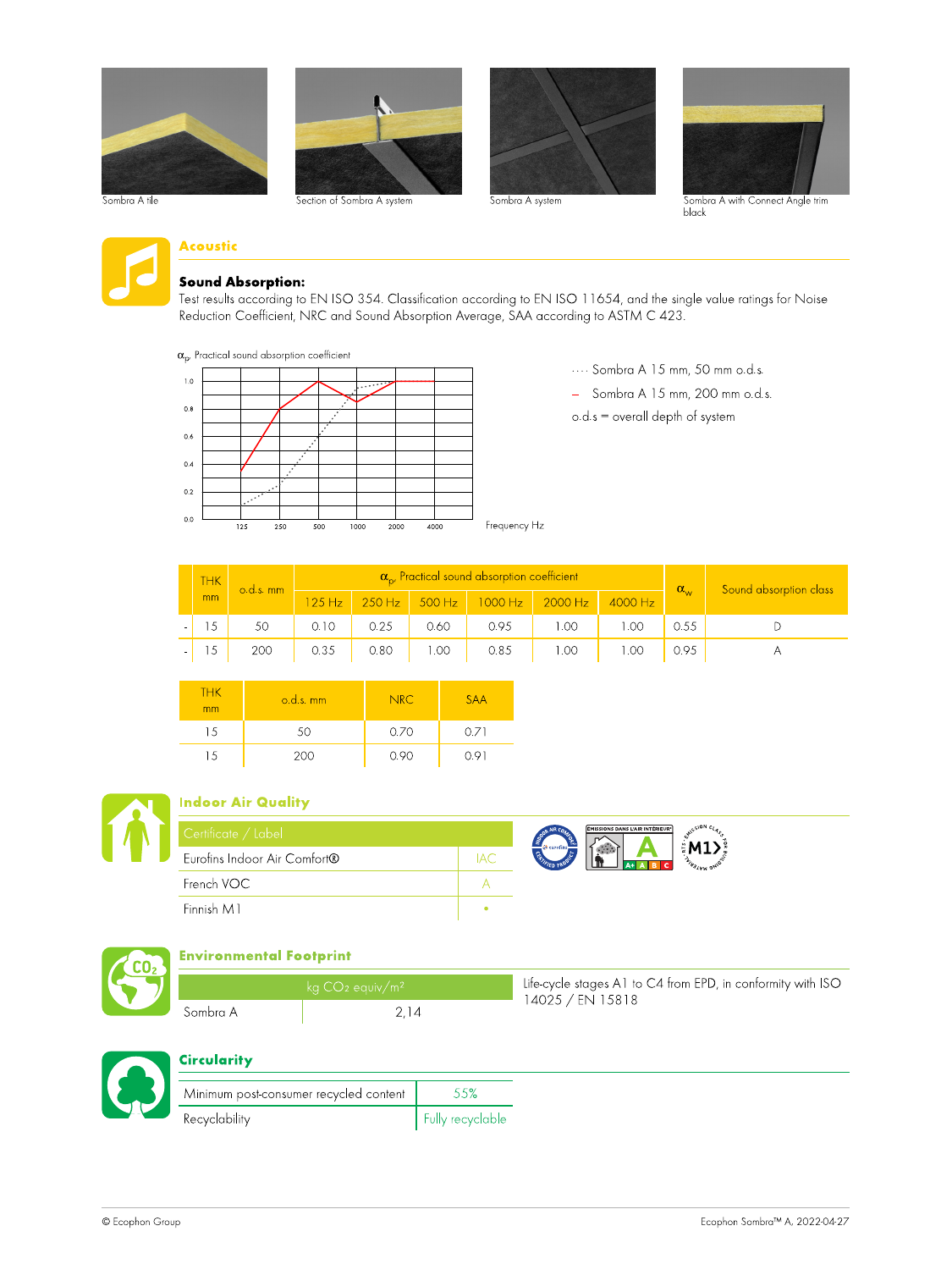

#### Fire safety

| l Country     | - Standard  | <b>Inss</b> | The glass wool core of the tiles is tested and classified as |
|---------------|-------------|-------------|--------------------------------------------------------------|
| <b>Lurope</b> | en 13.501-1 | A2-s1,d0    | non-combustible according to EN ISO 1182.                    |



# Humidity Resistance

Class C, relative humidity 95% and 30°C, according to EN 13964:2014



# Visual appearance

Black 997, nearest NCS colour sample S 9000-N, 3-4% light reflectance.



#### **Cleanability**

Weekly dusting and vacuum cleaning.



# **Accessibility**

The tiles are easily demountable. Minimum demounting depth according to installation diagrams.



### Installation

Installed according to installation diagrams, installation guides and drawing aid. (The tiles have to be installed according to the arrows on the back of the tile.)



#### System weight

The weight of the system (including suspension grid) should be approximately 2,5 kg/m².



# Mechanical properties

See table about Max live load and Min load bearing capacity and Functional demands, Mechanical properties at www.ecophon.com.



# **CE**

Ecophon ceiling systems are CE marked according to the European harmonized standard EN13964:2014. CE marked construction products are covered by a Declaration of Performance (DOP) which enables customers and users to easily compare performance of products available on the European market.